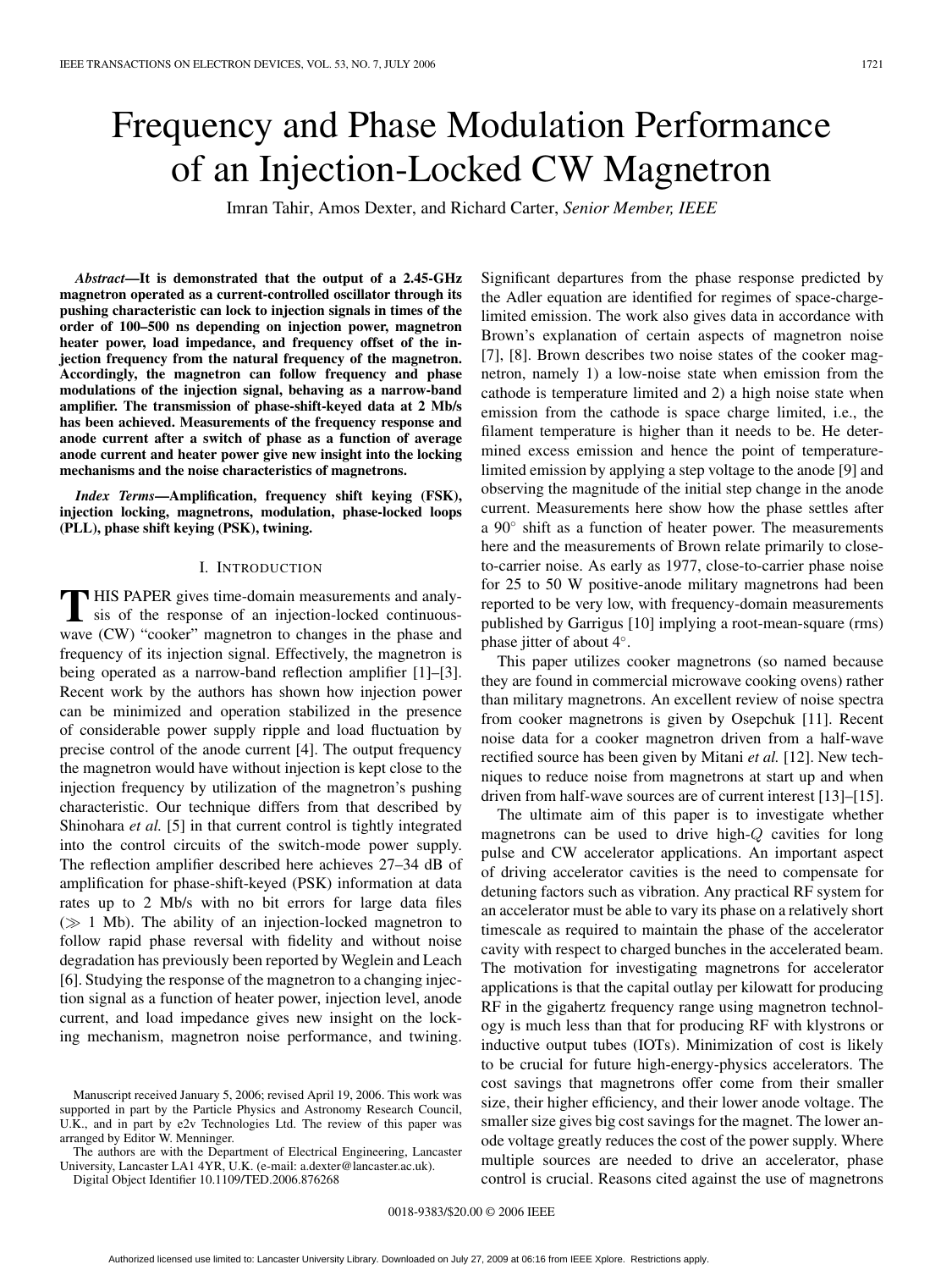1722 IEEE TRANSACTIONS ON ELECTRON DEVICES, VOL. 53, NO. 7, JULY 2006



Fig. 1. Experimental arrangement.

are the large amounts of injection power required for locking poor noise performance and narrow instantaneous bandwidth. Recent work investigating the applicability of phase-locked magnetrons to driving accelerator cavities focused on shortpulse and high-power technology [16]–[18]. This paper is also applicable to scalable power supplies for industrial processing.

## II. EXPERIMENTAL ARRANGEMENT

The experimental arrangement is shown in Fig. 1. The magnetron used for this work was a 1.2-kW CW Panasonic 2 M137. The current to the magnetron is supplied by a switch-mode power supply. The chopper pulsewidth controls the output current of the power supply. Rather than operating the power supply at constant current, the current is varied to keep the magnetron running at close to a steady frequency (even in the absence of the injection signal). This is possible as the frequency the magnetron would have in the absence of a locking signal is a function of the magnetron current. Current to the magnetron is thereby controlled by a phase-locked loop (PLL). Phase frequency detection for the PLL was implemented with a low-cost ADF 4113 IC. The output of this chip is a series of current pulses whose length is proportional to the phase difference. The measured phase difference can be up to  $2\pi S$ , where S is the division ratio of the input signal. The absolute reference was provided by a 1-ppm 10-MHz temperature-compensated crystal oscillator. The division ratio  $N$  for the reference signal was set as 50 for most of the work, thereby permitting PLL control frequency adjustments in steps of 200 kHz. The division ratio S is then determined as the required magnetron output frequency divided by 200 kHz.

The loop filter acts as a proportional/integral controller and hence determines how the switch-mode power supply's output varies in response to a phase error. The loop filter was optimized for magnetron anode currents in the range of 180–380 mA. The loop filter needs a differing optimization dependent on



Fig. 2. PSK modulation signal (upper trace) being applied to a 1-W microwave injection signal and the associated demodulated magnetron output, i.e., the magnetron phase (lower trace) for a cathode heater power of 10 W.

the gradient of the pushing curve [4]. Frequency control of the magnetron by the technique described ceases to work where the gradient of the pushing curve is zero.

The injection signal is shown in Fig. 1 as being derived from one of two RF sources via a fast pin diode switch and fed to a 1-W amplifier. For the demonstration of PSK, the RF source B was derived from source A with an adjustable phase shifter. Independent sources were used for the demonstration of frequency shift keying (FSK). These sources were derived from voltage-controlled oscillators (VCOs) controlled by separate ADF 4113 ICs. A double-balanced mixer was used to demodulate signals amplified by the magnetron.

It should be noted that the ripple performance of the 325-V dc supply has been improved from 5% to 3% by addition of extra smoothing capacitance with respect to previously reported work [4]. This new ripple performance is still consistent with a low-cost switch-mode power supply.

# III. PSK MODULATION

Fig. 2 shows on its upper trace a data signal going to the fast switch in Fig. 1. The lower trace of Fig. 2 shows a snapshot of the output from the double-balanced mixer on an oscilloscope. The figure relates to an injection frequency of 2.4519866 GHz, an injection power of 1 W, switching between two phases 90◦ apart at  $0.5$  MHz (= 1 Mb/s) and a heater power of 10 W.

The control frequency for the PLL that adjusts current through the magnetron anode was also set to 2.4519866 GHz. The microwave signal input to the double-balanced mixer was sampled from the magnetron output waveguide with a 60-dB directional coupler. Fig. 2 shows the magnetron adjusting its output phase to that of the 1-W injection signal in about 500 ns. Switching times were found to depend on the injection power, the heater power, the anode current, and the impedance of the load, i.e., the magnitude and phase of power reflected back to the magnetron.

When the magnetron is turned off while the injection signal is still present, the step voltage between the phases measured by the double-balanced mixer falls by about 30 dB. This fall relates to signal gain achieved by the magnetron. More precise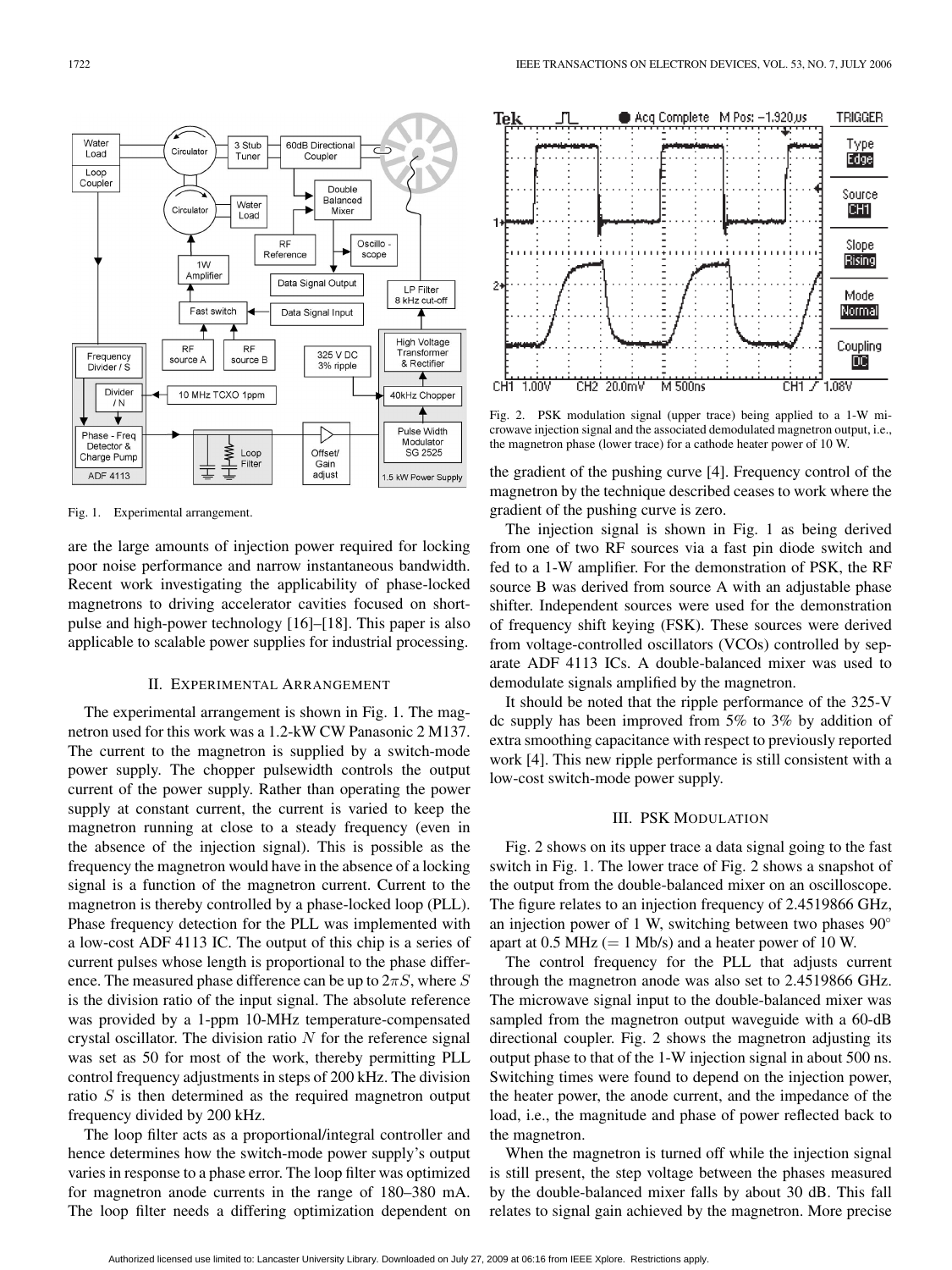

Fig. 3. Spectrum of the magnetron injection signal associated with data signal in the upper oscilloscope trace of Fig. 2 that switches the injection signal's phase.



Fig. 4. Spectrum for magnetron output corresponding to the lower oscilloscope trace in Fig. 2.

measurements of gain have been made with a spectrum analyzer. The bandwidth of the magnetron output before injection locking is about 500 kHz and depends in part on the dc power supply ripple. The bandwidth for the magnetron locked with a steady injection signal is very small, and the output frequency perturbations associated with 50- and 100-Hz ripple form distinct sidebands in the spectrum [4].

When the injection signal is given a regular PSK modulation, its spectrum acquires new bands shifted from the center injection frequency by the frequency of modulation. Fig. 3 shows the spectrum of the input injection signal to the magnetron as associated with the modulation for the upper trace in Fig. 2. Fig. 4 shows the spectrum for the magnetron output corresponding to the lower trace in Fig. 2. Note that the input reference level for Fig. 3 is −30 dBm, whereas the input reference level for Fig. 4 is 0 dBm.

For a perfectly square modulation with equal periods of 90<sup>°</sup> phase-shifted output, the three central peaks in the spectrum will have the same height as can be seen in Fig. 3. As the time required for the new phase to establish itself increases, then the heights of the two sidebands on either side of the center band are reduced. Shutting down the magnetron with the injection signal carrying data still applied and measuring the reduction in the height of the sidebands determines the effective amplification of signal information by the magnetron. For a 90◦ phase shift at 1 Mb/s on a 1-W locking signal and for a magnetron heater power of 10 W and anode current of 200 mA, a 27-dB reduction in the sidebands was observed when the magnetron was deenergized.

#### IV. DEPENDENCY ON HEATER POWER

Fig. 2 showing the phase switching time for one specific operating point was taken as a snap shot. As the magnetron switching time has a dependence on the heater power, it therefore has a dependence on the 50-Hz heater power ripple. The switching time also depends on the magnetron anode current and hence depends on the 100-Hz power supply ripple. The double-balanced mixer output showing phase as a function of time has therefore both 50- and 100-Hz jitter.

The dependence of switching time on heater power and anode current are displayed most clearly when the doublebalanced mixer output is averaged over multiples of 20 ms. Using averaged outputs, Fig. 5 shows the demodulated magnetron output into a matched load as a function of heater power. Because the center frequency of the magnetron output is fixed, the anode current variation with heater power is seen.

The response to the change in phase has the appearance of a second-order system going from being over damped for low heater powers to being under damped at high heater powers. This transition depends on the anode current with respect to the heater power. Working at anode currents near to 220 mA, the transition is seen most clearly. At higher anode currents, corresponding to higher frequencies, the oscillation at high heater powers is less pronounced (figures not shown). Fig. 5 is also asymmetric with respect to the direction of the phase change. In the figure, the upper voltage level corresponds to the advanced phase, whereas the lower voltage level corresponds to the retarded phase. It can be seen that retarding the phase (switching down) is more responsive than advancing the phase.

The switching response has also been investigated for unmatched loads. For small amounts of reflected power at phases between 45◦ and 105◦ toward the load from the point on the Rieke diagram of maximum efficiency, the oscillations at higher heater currents and relatively low anode currents (about 220 mA in this case) are almost undamped. Fig. 6 shows magnetron switching response as a function of heater power for a load impedance that reflects 13% of the power back to the magnetron at a phase of approximately 100◦ toward the load from the phase on the Rieke diagram yielding maximum efficiency. The last trace in Fig. 6 shows the weakly damped oscillations.

The response was also measured for  $\sim 10\%$  reflected power at phase intervals of 15◦ over the full 360◦. Figs. 5 and 6 broadly encompass the range of characteristic response.

Light can be cast on possible mechanisms that explain the switching behavior by considering the anode current during switching and also pushing curves as a function of heater power. Figs. 7 and 8 show the magnetron anode current referenced to the magnetron phase as it switches. The figures have been determined for differing injection frequencies and hence have differing currents. (The PLL control frequency was the same as the injection frequency in each case.)

The figures show that in regions where the phase gets retarded, the magnitude of the anode current reduces, then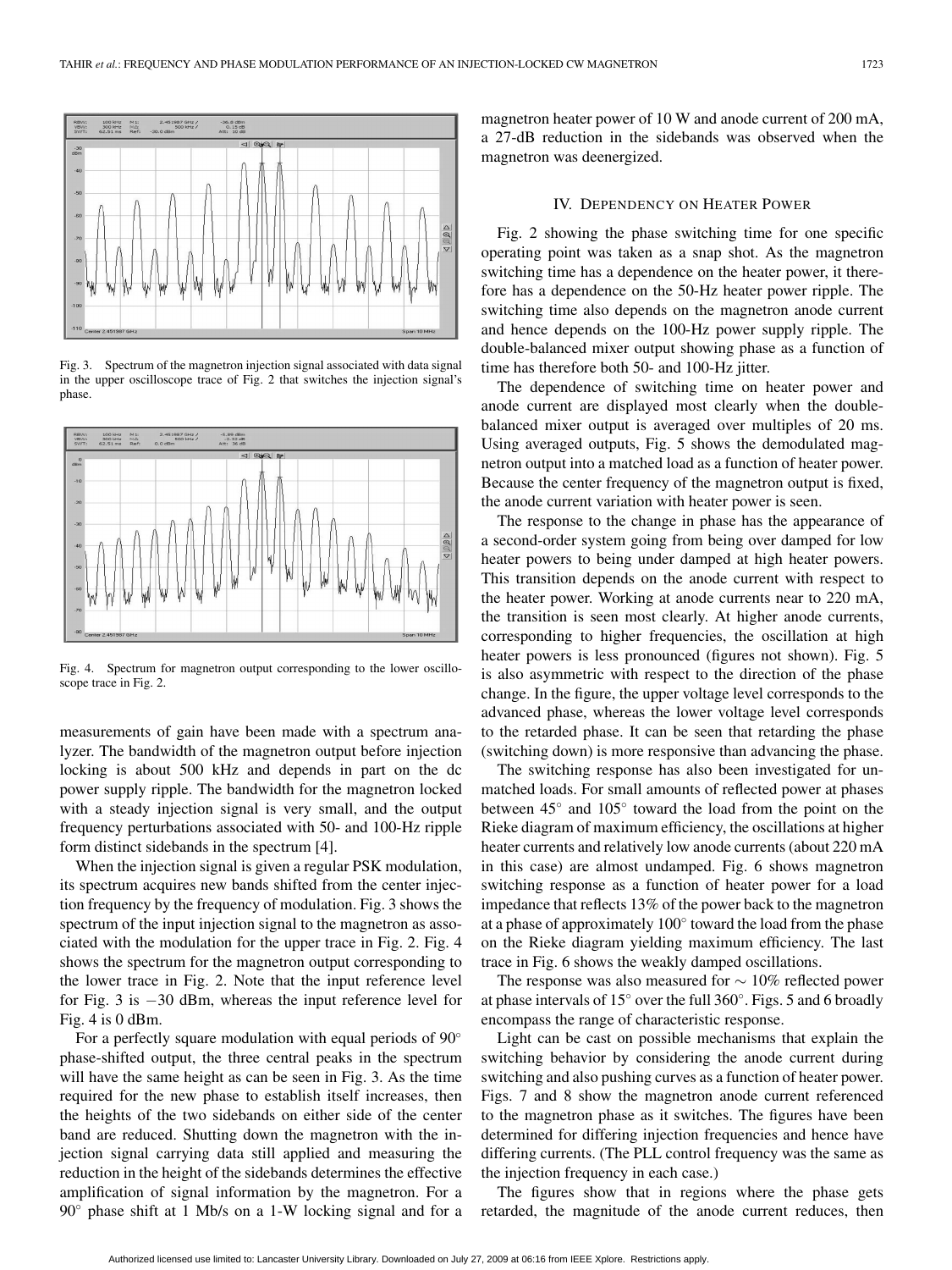

Fig. 5. PSK modulation signal (upper trace) being applied to a 1-W microwave injection signal and the averaged demodulated magnetron output phase (lower four traces) for cathode heater powers of 8, 15, 36, and 43 W in downward order. Corresponding anode currents were 207, 210, 225, and 265 mA. The magnetron operates into a matched load, frequency  $= 2.4504$  GHz.

increases again, overshooting the average value before settling back. For both Figs. 7 and 8, the reduction is about 100 mA. Note that downward segments of the magnetron phase traces correspond to the phase retarding, and the humps in the anode current traces correspond to reductions in anode current magnitude. The figures also show that in regions where the phase advances, the anode current increases but settles back without overshooting. In Fig. 7, the increase in current is about 40 mA, whereas in Fig. 8, it is about 60 mA. It will be seen later that the current variations correspond in part to the magnetron output frequency perturbations needed to advance or retard the phase.

# V. DISCUSSION OF THE LOCKING MECHANISM

For the magnetron to respond to a change in phase of the injection signal, it must either increase or decrease its output frequency until the phases are synchronized again. The estab-



Fig. 6. PSK modulation signal (upper trace) applied to a 1-W injection signal and the averaged demodulated magnetron output phase (lower four traces) for cathode heater powers of 8, 15, 36, and 43 W in downward order. Corresponding anode currents were 222, 201, 217, and 265 mA. Mismatch ~ 13% reflected power at 100◦ toward the load, frequency = 2.4520 GHz.

lished theory of magnetron injection locking [19], [20] considers only the pulling effect of the injection signal, i.e., the injection signal changes the effective load impedance. This locking mechanism can be explained with a simple parallel lumped circuit model for the magnetron as utilized by Slater [21]. Following Woo *et al.* [20], the lumped circuit analysis yields the differential equation

$$
\ddot{V} - \frac{\omega_o}{Q_L} \left( \frac{Y_e}{Y_L} - 1 \right) \dot{V} + \omega_o^2 V = \frac{\omega_o \omega_i}{Q_L} V_{\text{inj}} \sin(\omega_i t) \quad (1)
$$

where V is the equivalent circuit voltage,  $V_{\text{ini}} \cos(\omega_i t)$  is the injection voltage,  $\omega_i$  is the injection frequency,  $Y_e$  is the electronic admittance of the space charge,  $Y_L$  is the admittance of the anode circuit together with the load,  $Q_L = (1/Y_L)\sqrt{C/L}$ is the loaded  $Q$ ,  $L$ , and  $C$  give the equivalent inductance and capacitance of the anode circuit, respectively, and  $\omega_o =$  $(1/\sqrt{LC})$ . The electronic admittance decreases as the power output increases, until at full power, the negative resistance term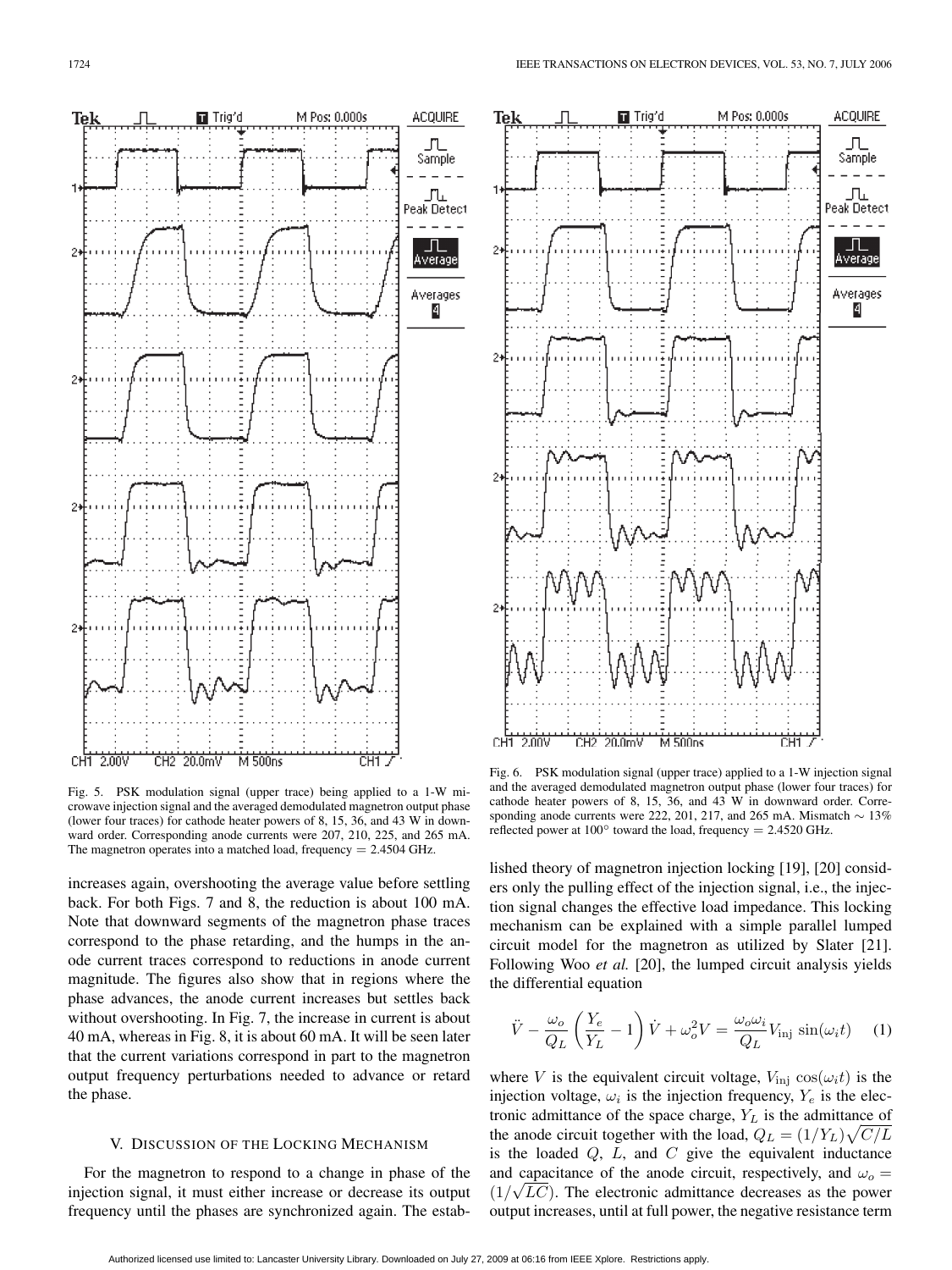

Fig. 7. Anode current (lower trace) referenced to the magnetron phase (upper trace) for 90◦ phase shifts, a heater power of 43 W, an injection power of 1 W, and a matched load. The scale for the lower trace (the anode current) is 20 mA per tick mark, and its zero is marked on the left-hand scale with a 2. The average anode current (measured independently from scope trace) = −330 mA, frequency = 2.4512 GHz.



Fig. 8. As Fig. 7 except for the load, average anode current  $= -285$  mA,  $frequency = 2.4522 \text{ GHz}.$ 

 $(\omega_o/Q_L)((Y_e/Y_L) - 1)$  vanishes. One then sees that  $\omega_o$  is the steady-state frequency in the absence of an injection signal. When an injection signal is applied, the steady-state solution becomes

$$
V(t) = V_{\rm RF} \cos(\omega_i t + \psi)
$$
 (2)

where  $\psi$  is the phase error between the magnetron output and the injection signal, and  $V_{\rm RF}$  is the circuit voltage associated with the RF power delivered by the magnetron. If now the injection signal is given a sudden phase shift  $\phi$ , i.e.,  $V_{\text{inj}} \cos(\omega_i t) \rightarrow$  $V_{\text{ini}} \cos(\omega_i t + \phi)$ , then  $\ddot{V}$  must instantaneously change to ensure that the circuit  $(1)$  is balanced. Changing V immediately changes the period and hence the frequency, although  $\omega_o$  and  $\omega_i$ remain unchanged. David [19] derives the Adler equation [22]

$$
\frac{d\psi}{dt} = -\frac{V_{\text{inj}}}{V_{\text{RF}}} \frac{\omega_o}{2Q_L} \sin \psi + \omega_o - \omega_i \tag{3}
$$



Fig. 9. Diagram showing the magnetron spoke position referenced to anode vane behind the spoke at the instant that vane takes its peak positive charge.

from (1) by assuming in (2) that  $\psi$  and  $V_{\text{RF}}$  are slowly varying functions of time. The derivation requires one to neglect second derivatives, products of two first derivatives, and products of first derivatives with  $(\omega_o/Q_L)((Y_e/Y_L) - 1)$ . The Adler equation predicts that phase locking has a first-order response with a time constant given by  $(Q_L/\omega_o)\sqrt{P_{\rm RF}/P_{\rm inj}}$ , where  $P_{\rm RF}$  is the RF power output that varies with  $V_{\text{RF}}^2$  and  $P_{\text{inj}}$  is the injection power that varies as  $V_{\text{inj}}^2$ . It also predicts that the response for advancing and retarding the phase is symmetric. For the magnetron used here, the loaded  $Q_L$  was close to 100. The injection power for the figures presented above was typically 1 W, and the output power was typically 1000 W; hence, the anticipated time constant for changing the phase is 400 ns. Some of the traces in Figs. 5 and 6 show response times close to 200 ns and also that the response is second order and asymmetric. Instead of using the Adler equation to estimate the response, one can solve (1) numerically after making some assumption on the dependence of the electronic admittance on the power output. If one sets  $(Y_e/Y_L) - 1 = 1 - (V^2/V_{\text{sat}}^2)$ , where  $V_{\text{sat}}$  is the steady-state RF output voltage, one obtains the Van der Pol oscillator [23]. Solving this case numerically, the response time for a  $90^\circ$  shift is nearer to 600 ns than 400 ns as given by the Adler equation.

It is well known that the magnetron shifts its frequency by pushing effects as well as by pulling effects. We postulate that the discrepancy in the response occurs through the mechanism that also explains the magnetron's pushing characteristic [24]. The magnetron can increase or decrease its output frequency by changing the capacitive coupling between the spokes and the anode vanes. This happens as the spokes move to or away from the positively charged vanes referenced to a phase when the vane carries its maximum positive charge. A movement toward the vane increases the capacitance and decreases the output frequency, whereas a movement away from the vane decreases the capacitance and increases the output frequency (see Fig. 9).

As the spokes advance toward the midpoint between the vanes, the electrons in the spokes see a stronger circumferential retarding force, the RF power output increases, and the radial current flow through the spokes increases. The increase in the current is of course dependent on the ability of the power supply and cathode to deliver it. If the power supply or the cathode cannot respond, then either the subsynchronous zone shrinks or charge in the spokes is reduced, both outcomes resulting in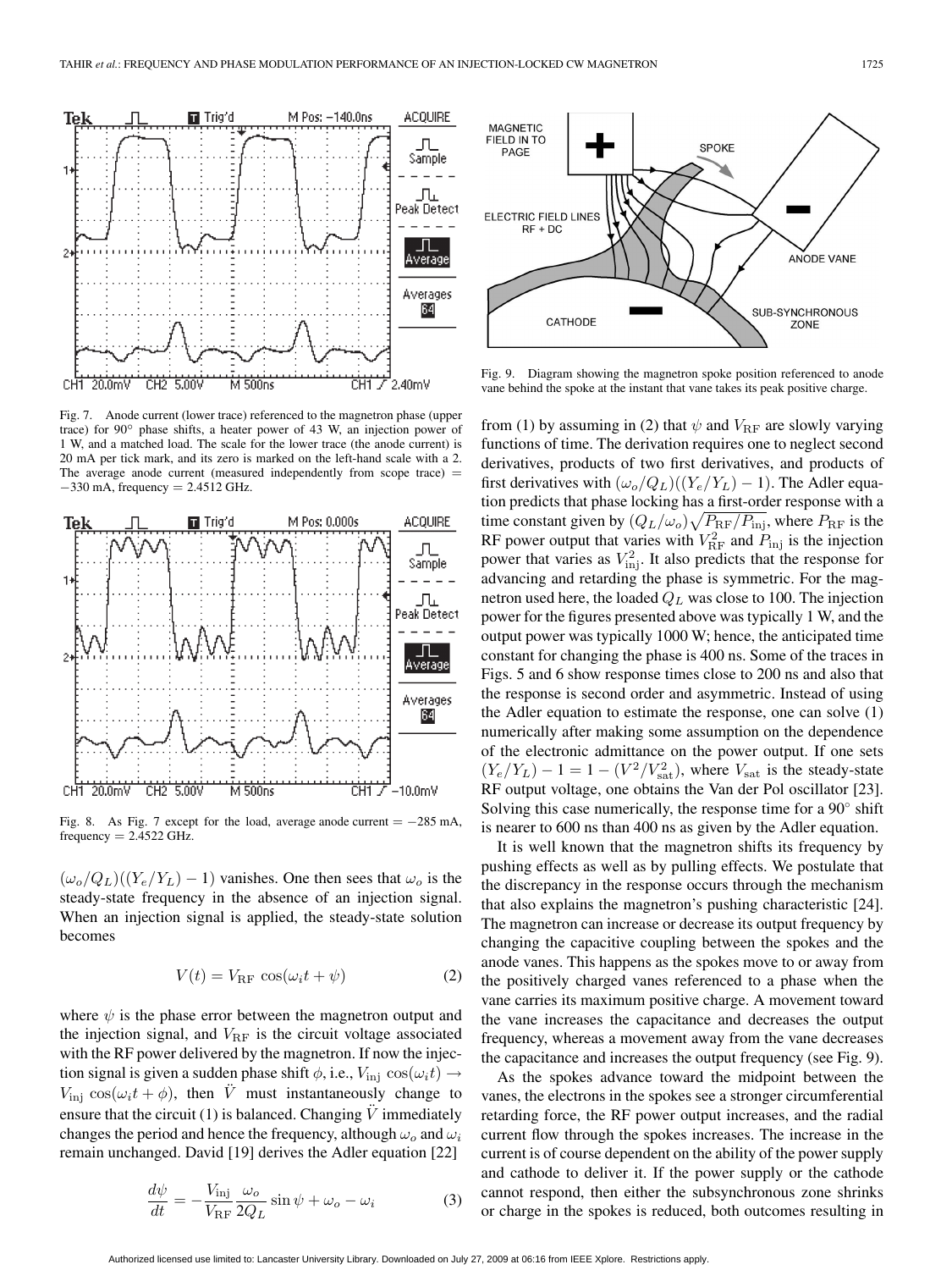

Fig. 10. Effect of an injection signal, horizontal axis is time.

the capacitance not increasing, as it should. This explanation is consistent with Brown's observations on the magnetron's response to steps in the anode voltage [9].

For a magnetron to generate power, the spokes must remain synchronized to the pi-mode. Synchronization occurs because as a spoke gets closer to the positively charged vane behind it at the phase of peak positive charge (apppc), it sees an increasing radial field that increases the circumferential drift velocity. (The drift velocity is the average velocity of the cycloidal motion of the electrons determined by  $\underline{E} \times \underline{B}/B^2$ .) There is a position of the spokes forward from the positively charged vane (apppc) where the circumferential drift velocity of electrons in the spokes matches the phase velocity of the pi-mode. Moving back from this point, the circumferential drift velocity increases, whereas moving forward of this point, the circumferential drift velocity reduces.

A full description of the locking mechanism for magnetrons requires consideration of how the spokes adjust the frequency and phase of oscillations in the magnetron cavities in response to the injection signal. Figs. 7 and 8 of the magnetron output phase against time show that the magnetron output frequency takes a large step change at the instant that the injection signal takes a new phase. The new magnetron output frequency is experimentally deduced from the rate of change of phase added to the double-balanced mixer reference frequency, which, in this case, is the magnetron output frequency when the phase is not being switched. Close inspection of the figures indicates that after the initial large jump in frequency, the frequency difference continues to increase very slightly, taking its maximum value well into the phase correction.

The contribution to the injection-locking mechanism from pushing effects can be explained with reference to Fig. 10.

Fig. 10 shows hypothetical potentials in the output cavity as a function of time. It shows the injection potential as a grey line, the total potential as a dashed line, and the total potential minus the injection potential (the cavity potential) as a solid black line. The injection signal is initially advanced by 90◦ from the cavity oscillation. (It is drawn here with a much larger amplitude than is typically used for clarity of description.) The resultant field is very slightly advanced from the original oscillation. This means that the spokes have not got as far at the instant when the positive charge on the vane immediately behind the spoke is at its maximum. The capacitance is increased, and hence, the magnetron output frequency is decreased from the outset. (With reference to (1),  $\omega_o$  changes, and hence, there is an immediate change in  $V$ .) Fig. 10 shows the cavity potential at a lower frequency than the injection potential. The new relative position for the spoke should also allow a step change in the current, although this change is not seen as a sharp step in the external circuit by our oscilloscope. Because the magnetron anode circuit is oscillating at a lower frequency than the injection signal, its phase retards to that of the injection signal.

With the spokes in an earlier position, electrons in the spoke see a smaller retarding field, and hence, the radial drift velocity is reduced. This will cause the charge density of the spoke to increase. This is possibly why the frequency difference continues to increase slightly before it decreases. The spoke is also in a large radial field and hence will have an increased circumferential drift velocity that starts to move it back to its equilibrium position. Of course, this position depends on the frequency of the magnetron pi-mode at any instant and is not back to its original value until the phase shift is complete. As yet, we do not have a good model for the dynamic response of the spokes. At high heater powers, the data suggest that the spokes may oscillate about their equilibrium position, causing the frequency and phase to oscillate as the capacitance changes. It should be noted that the magnetron models of Hull [25], Vaughan [26], and Riyopoulos [27] all fix the phase of spoke with respect to the electromagnetic wave such that the dc power input to the magnetron equals the RF output plus losses. In those papers, no attempt is made to find the phase of the spoke from the steady-state solution of a dynamic model.

How the current changes at the instant the relative position of the spokes changes has a dependence on the external highvoltage dc circuit and stored charge in the subsynchronous zone. Figs. 7 and 8 suggest that it is easier for the magnetron spokes to draw less current than it is for them to draw more current when a change of the injection signal phase is made. This effect may also occur just because the circumferential electric field is not changing linearly with angle near to the position of the spoke. Asymmetry of the switching response is likely to be a combination of this factor and the availability of charge.

One might suppose that the switching time can be estimated from the change in the anode current. The switching time should be given by the phase shift divided by the shift of the angular frequency, i.e.,

$$
t_{\text{switch}} = \frac{\Delta\phi}{\Delta\omega}.
$$

The frequency shift can be determined from the change in the anode current using constant temperature pushing curves. (These curves are steeper than those measured when the anode temperature is allowed to increase as the anode current increases.) From [4], the frequency shift for a change in anode current from 300 to 200 mA is 2 MHz; hence, for the case where the anode current changes by this amount and the phase shift is  $90^\circ$  (e.g., the case of Figs. 7 and 8), then

$$
t_{\text{switch}} = \frac{\pi}{2} \times \frac{1}{2\pi \times 2 \times 10^6} = 125 \text{ ns}.
$$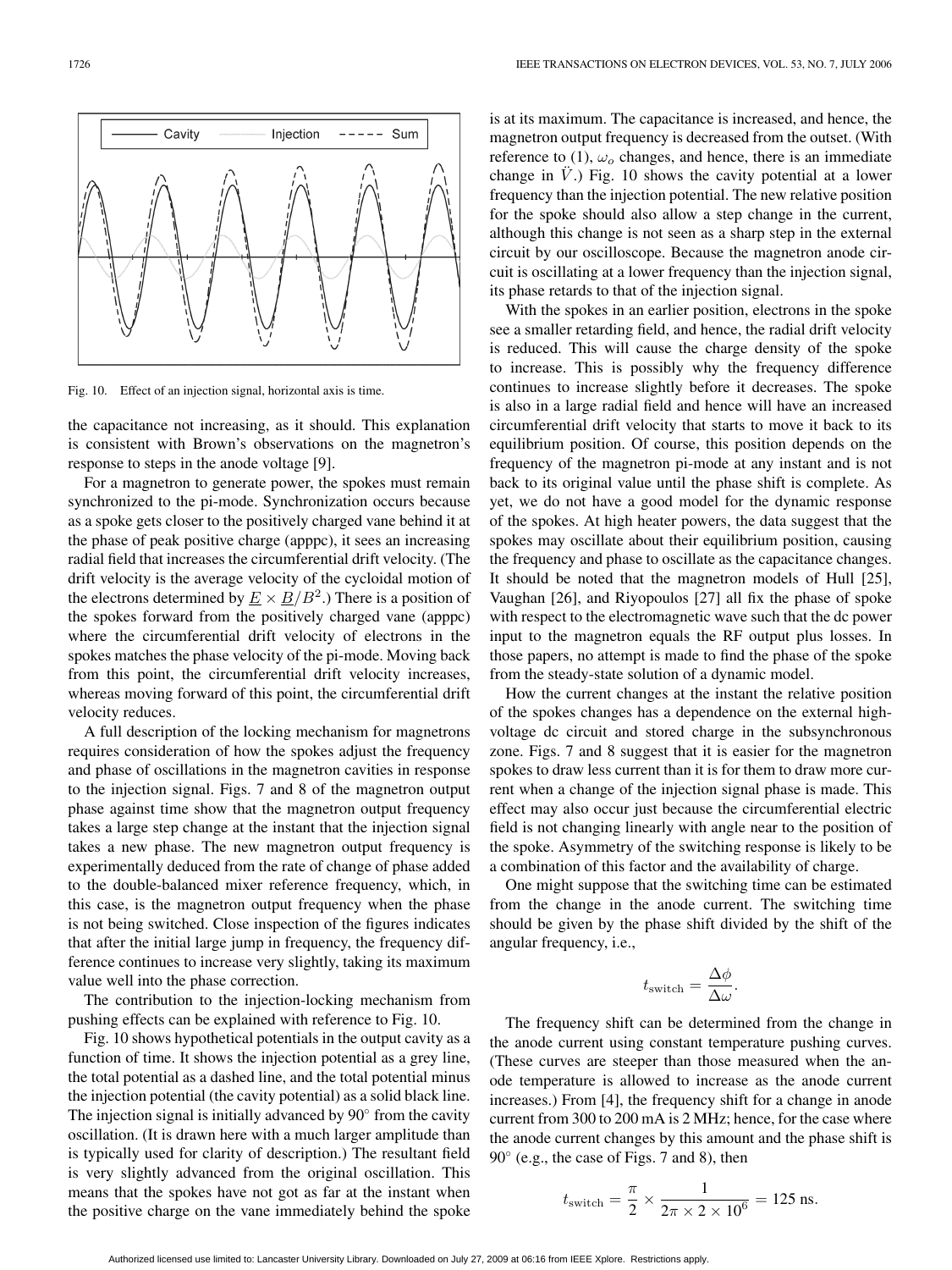

Fig. 11. Anode current (lower trace) referenced to the magnetron phase (upper trace) for 90◦ phase shifts, a heater power of 15 W, an injection power of 1 W, and a matched load. Average current  $= 220$  mA, frequency  $= 2.4506$  GHz.



Fig. 12. Anode current (lower trace) referenced to the magnetron phase (upper trace) for 90◦ phase shifts, a heater power of 36 W, an injection power of 1 W, and a matched load. Average current  $= 219$  mA, frequency  $= 2.4506$  GHz.

The actual switching time for retarding the phase for the case of Figs. 7 and 8 was about 200 ns and a little less than 200 ns, respectively.

Figs. 11–13 show the switching response and the associated current variation for differing operating parameters. Fig. 11 shows the response for a low heater power. Here, the switching time for retarding the phase is still about 200 ns; however, the reduction in anode current is only 30 mA. At first sight, estimation of the switching time as given above does not seem to work. The discrepancy occurs because the constant temperature pushing curves in [4] were determined for a high heater power of about 43 W. In the next section, it will be seen that the pushing curves for low heater powers at low anode currents are much steeper, and it turns out that the estimation is still reasonable.

Anode current variations also become quite small for high anode currents at intermediate heater powers as illustrated in Figs. 12 and 13. For the case of Fig. 13, the current changes by about 30 mA; hence, one estimates the switching time to be about 400 ns in approximate agreement with the data.



Fig. 13. As Fig. 12 except for average current  $= 363$  mA, frequency  $=$ 2.4518 GHz.

## VI. PUSHING CURVES AS A FUNCTION OF HEATER POWER

An interesting feature observed when making the measurements for Fig. 6 (see caption) is that as the heater power is increased from 8 to 43 W, the current initially decreases before increasing again. For the magnetron under investigation, it became apparent that its properties changed abruptly at a heater current between 18 and 21 W. This feature was investigated by determining pushing curves as a function of heater power. For a magnetron that is not injection locked, this is almost impossible to do because a free-running magnetron will have a range of heater powers and anode currents where the magnetron is so noisy that it is impossible to make meaningful frequency measurements. Indeed, for the magnetron under investigation, it was not possible to control its frequency as a current-controlled oscillator (and without injection) for heater powers between 15 and 30 W. With injection and current control, it was possible to phase lock the magnetron for any heater power, and hence, pushing curves could be obtained. A point to note with respect to the experimental detail and related to our PLL control is that the injection level can be set too high for pushing curves to be recorded. Indeed, it was necessary to reduce the injection power for lower anode currents. The reason for this is that, at high injection levels, the phase error between the reference and the magnetron is so small that the PLL stops adjusting the current. This means that the current stays constant as the frequency is adjusted until the lock jumps (i.e., phase lock by the injection signal is lost for a few milliseconds or less while the PLL control loop readjusts the current).

Fig. 14 shows the pushing curves obtained for our magnetron. They were obtained by simultaneously incrementing the injection frequency and the PLL control frequency and measuring the anode current at constant heater power. The anode temperature was also measured. The experiments were performed in such a way that the magnetron anode was heated at roughly the same rate for each heater power. This was achieved by incrementing the frequency at the same rate for each curve (filament power constant) and then letting the anode cool back to the same temperature before the data set for next filament power was collected. Frequency data were then corrected for small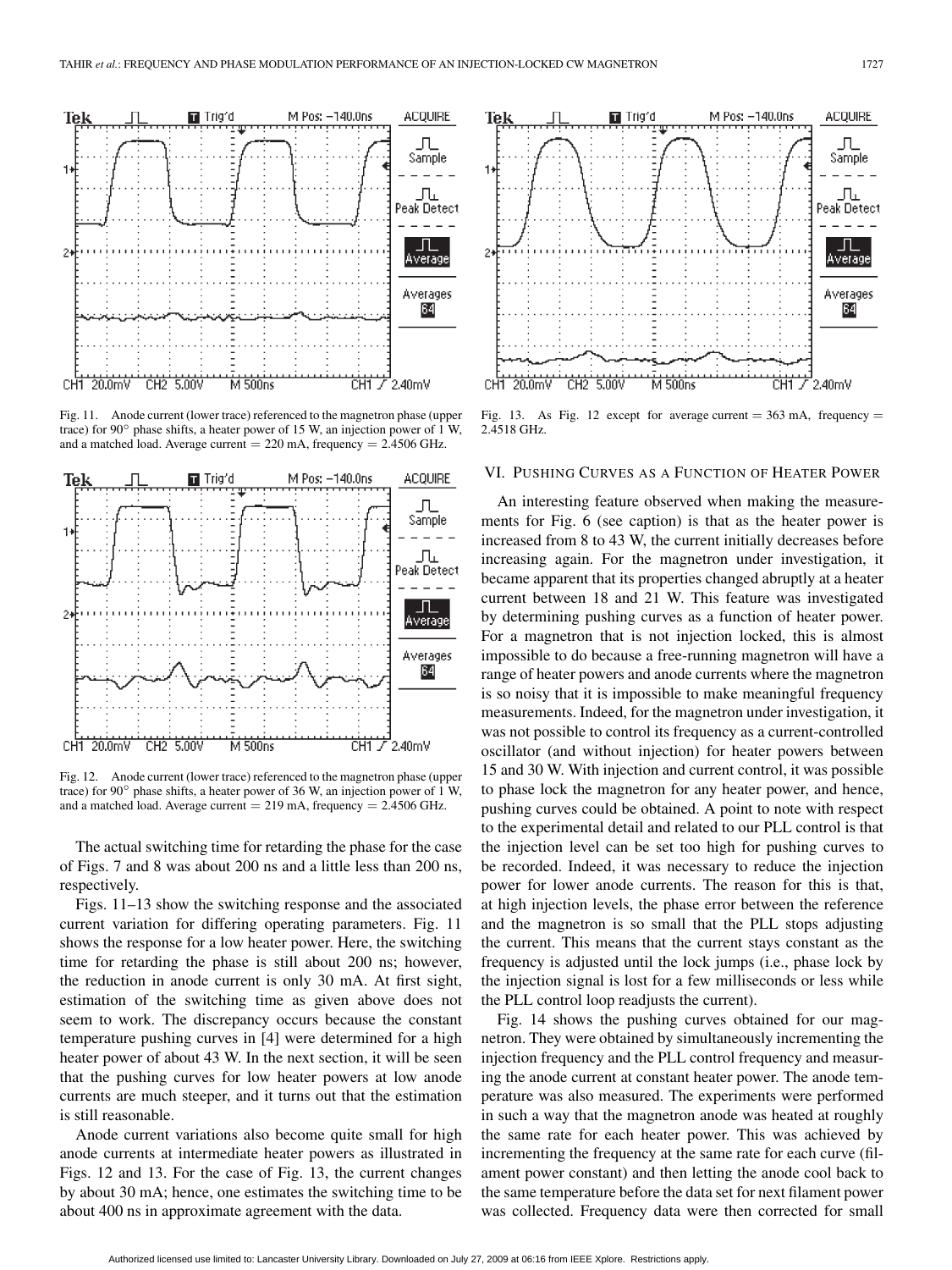

Fig. 14. Pushing curves as a function of heater power measured with an injection-locked magnetron and for a steadily increasing anode temperature with anode current.

temperature deviations from the mean temperature at each current. The frequency correction applied was 2 MHz for 100 ◦C as derived from constant temperature pushing curves [4].

The pushing curves of Fig. 14 show that at lower heater powers, there are two distinct modes of operation. The crossover is at 20 W of heater power. Below 20 W, it is likely that the subsynchronous zone is starved of electrons. The extent to which it forms depends crucially on secondary emission [9]. Above 20 W but at low anode currents, the subsynchronous zone grows until it is space charge limited. Noting that a high frequency implies a lower effective capacitance for the anode cavities, then one infers from Fig. 14 that increasing the heater power for powers above 20 W and for anode currents above 240 mA, one has an increased capacitance. Intuitively, one supposes that as the heater power is increased in this regime, then either the radius of the subsynchronous zone grows or the charge density in the spokes grows (or both), both of which would increase the capacitance.

For low anode currents, the subsynchronous zone or the charge densities in the spokes grow to a limiting value.

It is reasonably clear that a magnetron being operated close to the transition heater power (in this case 20 W and whose frequency is not injection locked) would become very noisy or would exhibit twining [28]. The transition point would of course vary with depletion of thorium in a thoriated cathode. This type of noisy behavior of cooker magnetrons occurring at specific heater powers (filament voltages) is known and has been reported [11].

## VII. FSK SWITCHING

As well as PSK amplification by the magnetron, FSK amplification by the magnetron is also possible. Fig. 15 shows the output from the double-balanced mixer for an FKS input. The PLL control frequency for the magnetron was 2.452 GHz, the injection frequency was switched from 2.452 to 2.453 GHz



Fig. 15. Lower trace is the output from the double-balance mixer when the magnetron injection signal is switched from 2.452 to 2.453 GHz at a rate of 250 kb/s (upper trace) and referenced to 2.451 GHz.

at a rate of 250 kb/s, and the reference frequency for the doublebalanced mixer was 2.451 GHz.

The transition between the two frequencies depends on the level of 100-Hz ripple at any instant and can take up to 1  $\mu$ s. The figure was sampled at a time when the transition was very short.

# VIII. CONCLUSION

The response of an injection-locked CW magnetron to changes in phase and frequency has been studied as a function of heater power. The response characteristic and time constant differ from what one would expect from Adler's theory that relies solely on a pulling effect; as well as being faster, it is differentially second order and asymmetric. These observations can be explained if it is assumed that the locking mechanism also depends on the same physical process, which leads to frequency pushing.

#### ACKNOWLEDGMENT

The authors would like to thank A. Verden of Lancaster University for practical assistance and Agilent for the loan of a DSO 8080 8 GHz, 40 GS/s oscilloscope to independently check gain performance.

## **REFERENCES**

- [1] J. Kline, "The magnetron as a negative-resistance amplifier," *IRE Trans. Electron Devices*, vol. ED-8, no. 6, pp. 437–442, Nov. 1961.
- [2] H. L. Thal and R. G. Lock, "Locking of magnetrons by an injected r.f. signal," *IEEE Trans. Microw. Theory Tech.*, vol. MIT-13, no. 6, pp. 836–846, Nov. 1965.
- [3] M. H. Seavey, Jr., "Some properties of an injection locked pulsed magnetron in a coherent-echo-detection system," *Electron. Lett.*, vol. 3, no. 8, pp. 375–377, Aug. 1967.
- [4] I. Tahir, A. C. Dexter, and R. G. Carter, "Noise performance of frequency and phase locked CW magnetrons operated as current controlled oscillators," *IEEE Trans. Electron Devices*, vol. 52, no. 9, pp. 2096–2103, Sep. 2005.
- [5] N. Shinohara, H. Matsumoto, and K. Hashimoto, "Solar power station/ satellite (SPS) with phase controlled magnetrons," *IECE Trans. Electron.*, vol. E86-C, no. 8, pp. 1550–1555, Aug. 2003.